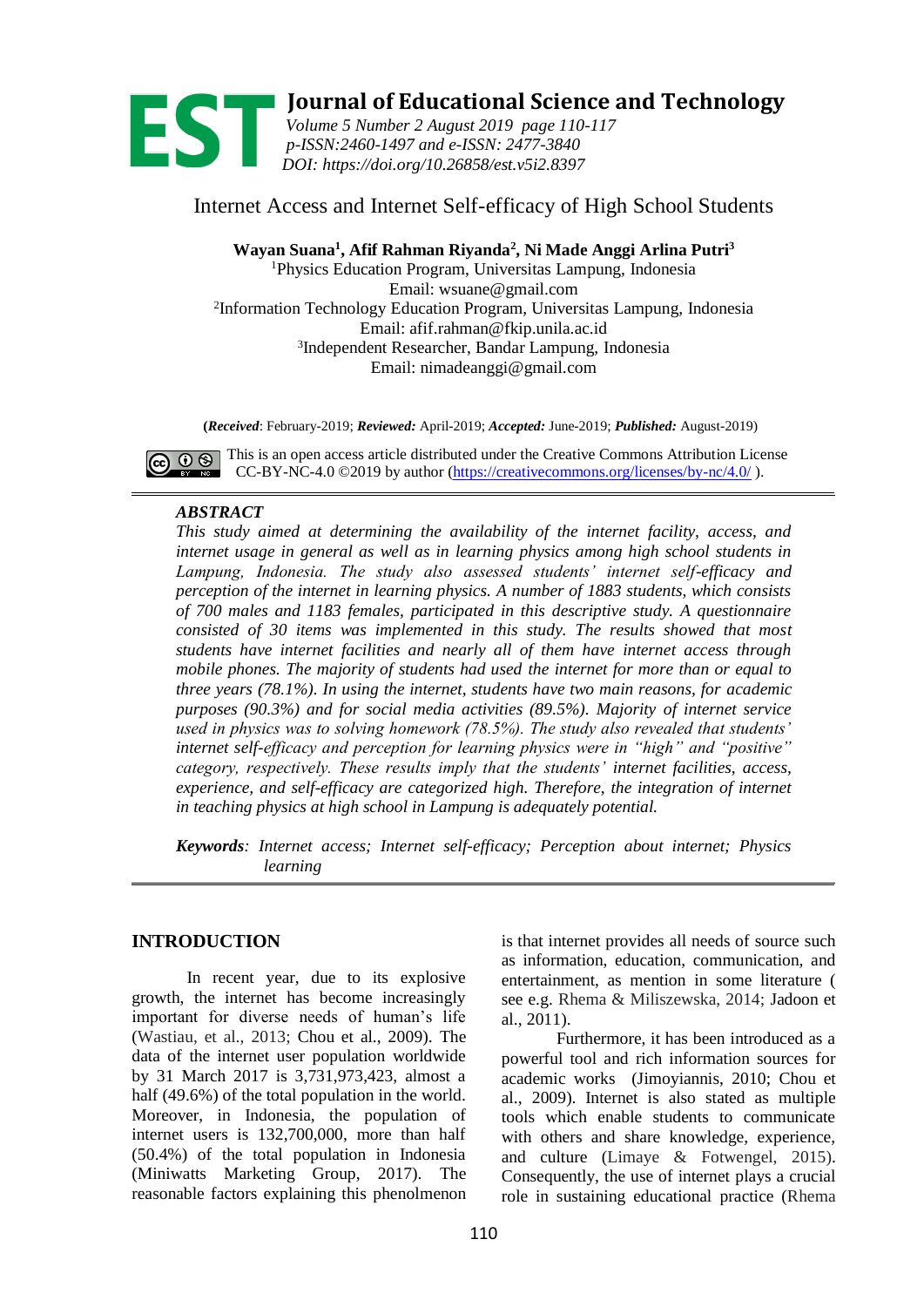### & Miliszewska, 2014).

Based on some studies, the efficiency and effectiveness of accessing material on the internet may become one of the reasons for internet usage trends among user (Limaye & Fotwengel, 2015; Jadoon et al., 2011; Tsai et al., 2011). Comparing to conventional environment learning, Internet-based learning (IBL) provides different learning experiences for learners, more cost-efficiently or positive outcome quality (Abdous & Yoshimura, 2010). The finding of studies suggests that sustaining learning process by technology can improve students' achievement, skill, positive attitude and also gain more knowledge within the process (John, 2015; Tsai et al., 2011).

In the other hand, a study of integrating YouTube video in teaching Chemistry by Blonder et al. (2013) found that the educators improve their skill, and even more creative in developing a unique Technological pedagogical and content knowledge (TPACK). Moreover, it is noted, by offering opportunities of innovation, communication channels, flexibility of time, and also social system, IBL suggests improving teachers' motivation in internet utilization in teaching-learning process (Uluyol & Şahin, 2016).

Besides, in order to get efficient implementation, there are several things to need under attention. A study in Pakistan found that instead of more than 80% students were able to use internet, the frequency of internet use and its usage in learning were still low due to the lack of training of students in comparison with other countries (Jadoon et al., 2011). In terms of its outcomes derived from IBL, several studies revealed that student's self-efficacy and students' perception toward the internet have had a positive role in learning outcome (Tsai et al., 2011; Tsai & Lin, 2004; Wu & Tsai, 2006). Further investigation reveals that hardware, software, learning material, and also documentation are all the needs in integrating ICT in teaching-learning process (Tondeur et al., 2012).

Regarding the internet-based learning term, computer belief play a significant role in technology acceptance (Wong et al., 2012). Research has proved that students' self-efficacy has an important role in students' attitudes, process, and outcomes (Tsai et al., 2011). These are in line with the work by Celik and Yesilyurt (2013) that ICT self- efficacy is important in computer-based learning. There is a positive

relationship between students' IT self-efficacy and the use e-learning, computer skill, attitude, and also students' outcomes (Baturay, et al., 2017; Wu, Tennyson, & Hsia, 2010). In sum, self-efficacy is an important concept in the research of ICT and is usually used to represent the actual skill which is comparatively difficult to measure.

Due to the limitation research in Indonesia regarding inernet utilisation, this study was, therefore, aimed at determining the patterns of internet access and utilization among high school students undergoing physics learning. Furthermore, highlighting the importance of self-efficacy role in the learning process, the study also assessed the general internet self-efficacy of students and students' perception of internet usage in physics learning, in Indonesia.

## **METHOD**

The survey study was carried out at 23 senior high schools in Lampung Province of Indonesia which a random sampling was implemented. The sample for each school was between 70 to 93 students from 23 schools. From a total of 23 schools, 10 schools were from the city of Bandar Lampung and Metro, and the rest were from remote areas. A number of 1883 participants in total, which were 700 male students and 1183 female students involved in this study. From the whole participants, 691 were first-year students, 727 were second-year students, and 465 were thirdyear students.

For the aim of the study, a Questionnaire used consisted of 30 items was prepared for a survey. It elicited information about students' demographic profile (3 items), internet facility both at school and at home (5 items), internet access, general utilization and in physics learning utilization (6 items), internet self-efficacy scale (10 items), and perception of internet in physics learning (6 items). This instrument was adapted the Internet Self-Efficacy Scale (ISES) developed by Tsai & Tsai  $(2003)$  and Wu & Tsai  $(2006)$  which modified the scale to a ten-item 5-point Likert-type scale ranging from 5 (very confident) to 1 (very unconfident). All of these items measured general Internet self-efficacy (GISE) which is related to a respondents' confidence about their basic skills in operating Internet function.

Pearson correlation was used to measure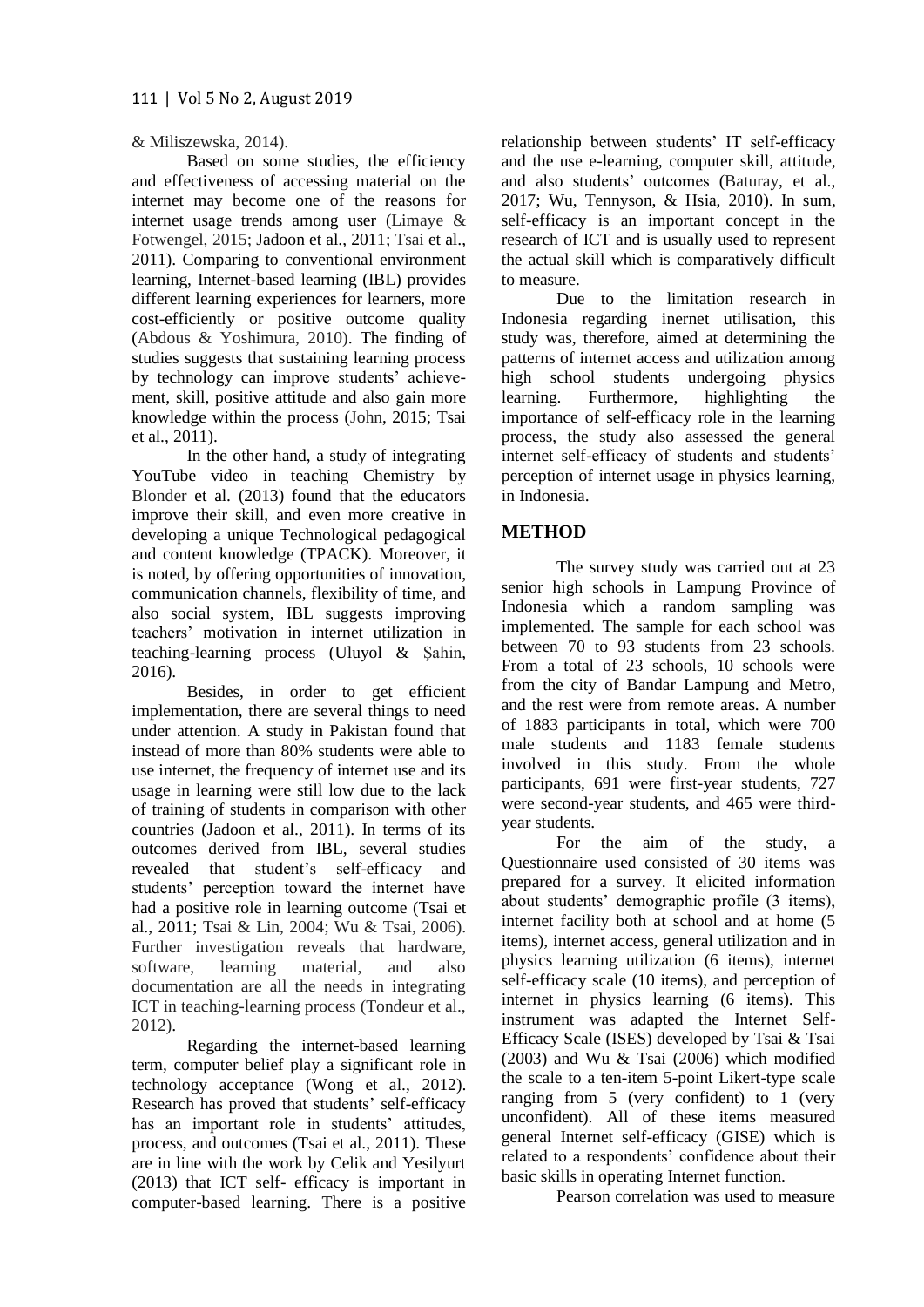the validity, and the result was valid for its entire item. Test of reliability of scale has been conducted by measuring Cronbach alpha. With the coefficient of .857, the questionnaire was considered reliable as they surpassed the minimal consistency guidelines (> .60). The validity of the perception scale was also valid for all items. Test of reliability of perception scale has also been conducted by measuring Cronbach alpha. Since the Cronbach alpha coefficient was .667, then the questionnaire was also considered reliable.

#### **RESULT AND DISCUSSION**

#### **Result**

In term of socio-demographic, a number of 1883 senior high-school students from different grade were selected as participants. The majority participant in this study was female (1183 students) which was taking 62.8% while 700 students (37.2%) of all were males. The students were from grade X (36.7%), grade XI (38.6%), and grade XII (24.7%).

**Table 1**. Students' Internet Facility

| No | Item                             | n    | $\%$ |
|----|----------------------------------|------|------|
| 1  | Availability of internet devices |      |      |
|    | -Yes                             | 1309 | 69,5 |
|    | $-N0$                            | 574  | 30,5 |
| 2  | Internet connection at home      |      |      |
|    | -Yes                             | 855  | 45,4 |
|    | $-N0$                            | 1028 | 54,6 |
| 3  | Internet connection through      |      |      |
|    | smartphones                      |      |      |
|    | -Yes                             | 1766 | 93,8 |
|    | $-N0$                            | 117  | 6,2  |
| 4  | Internet connection at school    |      |      |
|    | -Sufficient                      | 787  | 41,8 |
|    | -Not sufficient                  | 1051 | 55,8 |
|    | -None                            | 45   | 2,4  |
| 5  | Wifi at school                   |      |      |
|    | -Yes, with good speed            | 554  | 29,4 |
|    | -Yes, with bad speed             | 1213 | 64,4 |
|    | -None                            | 116  | 6,2  |

Due to investigating the students' internet self-efficacy, the present study had also analyzed students' internet facility at home and school. Based on Table 1, nearly 70% of students stated that they had their own computer or laptop at home where only 45.4% have internet connection. A large number of students (93.8%) stated they have internet connection through smartphone/mobile phones. The students reported that even their school had internet service but it was not sufficient for all of the students. Normally, the number of computer with internet connection at a particular school is much less than the number of their students. The availability of wifi at schools in Lampung is also growing, more than 90% of students stated their schools have wifi, but the speed is still lacking.

The result related to the experience of students' internet use is shown in Table 2. Most participants had used internet for more than or equal to 3 years (78.3%) and less than 5% of them assessed internet less than a year. At the same table with students' experience of the internet use, results of study about the frequency of internet use depict that almost three-fourth (74.1%) students used internet every day, 15% of them used internet 3-4 times/week, 5.4% for once a week, and the rest only about 5% of students use internet 2-3 times per month or less. This initial finding is relevant to a study conducted by Ayub et al. (2014) which also found that students internet access time are different based on level and field of study. Loan (2011) who conducted a comparative study of internet used by rural and urban college students found that as compared from daily to weekly 84.70 % of urban students were frequent users of internet than rural students (73.95%).

**Table 2**. Experience and frequency of Internet Use

| No | Item                          | n    | $\%$ |
|----|-------------------------------|------|------|
| 1  | <b>Experience of Internet</b> |      |      |
|    | Use                           |      |      |
|    | $> 5$ years                   | 795  | 42,2 |
|    | 4-5 years                     | 358  | 19   |
|    | 3-4 years                     | 322  | 17,1 |
|    | 2-3 years                     | 205  | 10,9 |
|    | $1-2$ years                   | 119  | 6,3  |
|    | $< 1$ year                    | 84   | 4,5  |
| 2  | Frequency of Internet         |      |      |
|    | Use                           |      |      |
|    | Daily                         | 1395 | 74,1 |
|    | 3-4 times/week                | 288  | 15,3 |
|    | Once a week                   | 102  | 5,4  |
|    | 2-3 times/month               | 58   | 3,1  |
|    | Once a month                  | 23   | 1,2  |
|    | Never                         | 17   | 0,9  |

Moreover, the variation of accessing the internet was also examined in this study. The data discloses that using internet at home was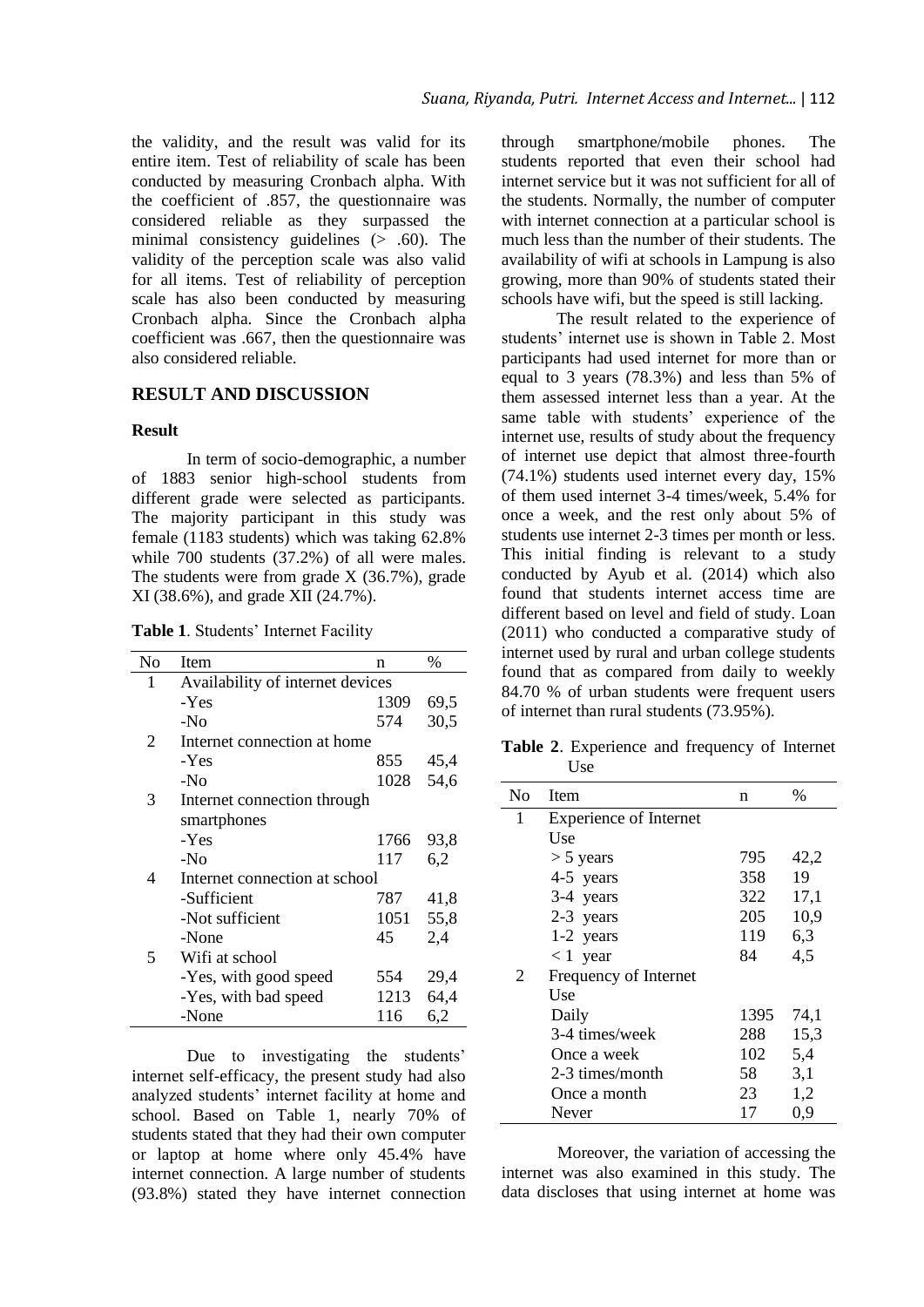identified as the preferred place by students (85.1%) for both social and academic supporting service, followed by school  $(64.4\%)$ , and commercial cyber cafes (42.1%). It is generally speaking that Indonesian students mostly used internet at home. The same argument is also reported by Jadoon et al. (2011) who found 70.5% of students' preferred using internet at home. This finding is also relevant to Zhao et al. (2010) who stated that home and cafe are considered as the main location for students to use the internet. In other hands, Loan (2011) found that the majority of urban students used internet at commercial cybercafés while rural students mainly used internet at home.

**Table 3**. Purpose of Students' Internet Use

| Nο | Purpose of internet use<br>by students | n    | %    |
|----|----------------------------------------|------|------|
|    |                                        |      |      |
| 1  | Academic                               | 1700 | 90,3 |
| 2  | Social Media                           | 1685 | 89,5 |
| 3  | <b>Online Shopping</b>                 | 518  | 27,5 |
| 4  | Email                                  | 565  | 30   |
| 5  | Chatting                               | 1077 | 57,2 |
| 6  | <b>Online Reading</b>                  | 426  | 22,6 |
| 7  | Entertainment                          | 1288 | 68,4 |
| 8  | Downloading                            | 938  | 49,8 |
| 9  | E-learning                             | 298  | 15,8 |
| 10 | General information                    | 1254 | 66,6 |
|    | Other                                  | 30   | 0.6  |

In using the internet, people have various reasons to use the internet (Table 3). For example, the present study noted that students used internet more for academic purposes (90.3%) and social media activities (89.5%) followed by entertainment (68.4%), getting general information (66.6%), and chatting (57.2%), as top 5 activities. The result also revealed that there is 15.8 % of students (298 students) who used internet to join e-learning. The reason might be that there is not enough information about what and how to join it.

**Table 4**. Internet Use in Physics Learning

| No | Internet service used by<br>students in Physics | n    | $\%$ |
|----|-------------------------------------------------|------|------|
| 1  | Browsing of physics<br>material                 | 1228 | 65.2 |
| 2  | Searching of physics video                      | 375  | 19,9 |
| 3  | Searching of physics<br>animation               | 330  | 17,5 |
|    | Doing homework                                  | 1478 | 78.5 |
| 5  | Joining e-learning/online                       | 171  | 9,1  |

|   | learning                   |     |      |
|---|----------------------------|-----|------|
| 6 | Engage in discussion group | 284 | 15,1 |
|   | Searching of physics       | 981 | 52,1 |
|   | exercises                  |     |      |
| 8 | Doing exercises            | 424 | 22,5 |
|   | Other                      | 23  |      |

Internet service used by students in Physics was also examined in the present study. Based on the data showed in Table 4, the students used internet in order to solve their problem in doing homework. It was found as the most reason of using internet (78.5 %). They also used internet for browsing of Physics material (65.2%), searching Physics exercises (52.1%), doing Physics exercises (22.5%), searching of Physics animation (17.5%), and engage in discussion groups (15.1%). Deb (2011) also noted that students' internet use related to their studies. This fact of internet used by students for various reasons may also be related to internet use as a powerful tool and rich information sources for academic works (Chou et al., 2009).

Despite all the advantages above, internet also leaves some barriers. Since Indonesia is a developing country, the speed of internet connection still lacks to support students' internet utilization. The present study provides a preliminary evaluation of problems faced by students in using internet. As it is shown in Table 5, the poor internet connection was found as the most common problem faced by students in using internet (85.8%). Furthermore, the expensive cost that students must be paid for internet access was also identified as barriers (28.6%). As stated by Zhao et al. (2010), in some developing countries, insufficient facilities at school or unaffordable expenses for internet access at home are problems faced by students in using internet. Moreover, the students also need to have the skill to analyze and choose data due to a large amount of data on internet (22.7%).

**Table 5**. Barriers to Accessing the Internet

| N٥                          | Item                     |      | $\%$ |
|-----------------------------|--------------------------|------|------|
|                             | Poor internet connection | 1616 | 85,8 |
| $\mathcal{D}_{\mathcal{A}}$ | Hard to find information | 606  | 32,2 |
| $\mathcal{R}$               | Too much information     | 427  | 22,7 |
| 4                           | Lack of time to used     | 117  | 6.2  |
| 5                           | High cost                | 539  | 28,6 |
|                             | ıther                    | 43   |      |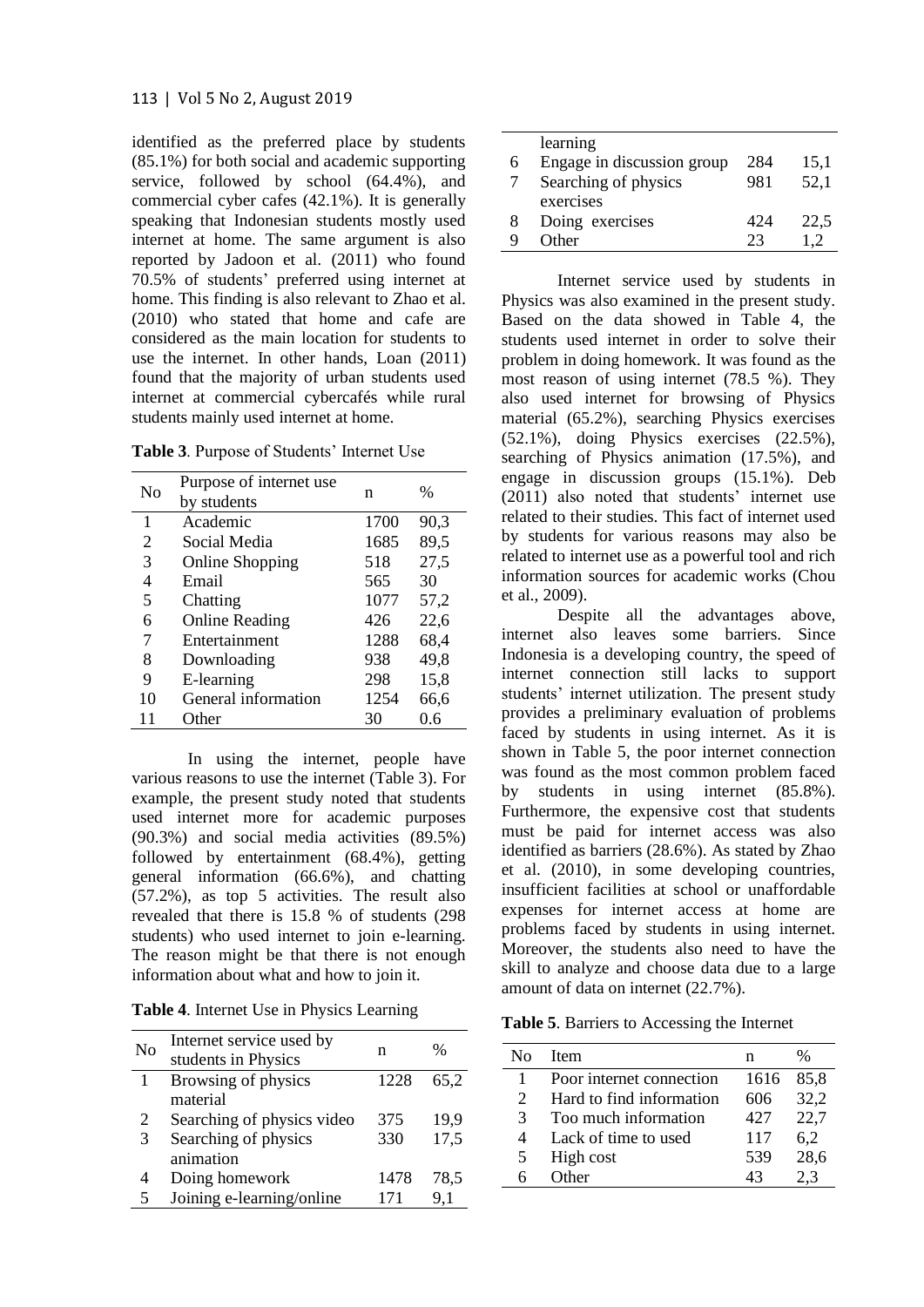| N <sub>o</sub> | Question                         | mean | <b>SD</b> |
|----------------|----------------------------------|------|-----------|
| 1              | I know how to search the<br>web? | 4,28 | 0,76      |
| 2              | I am able to look for            | 3,97 | 0,82      |
|                | information in the website?      |      |           |
| 3              | I can use web browser like       | 4,08 | 0,85      |
|                | Mozilla Firefox to search        |      |           |
|                | for information                  |      |           |
| 4              | I believe that I am a good       | 4,11 | 0,82      |
|                | user of the internet             |      |           |
| 5              | I believe I can access more      | 4,12 | 0,84      |
|                | than one site at the same        |      |           |
|                | time                             |      |           |
| 6              | I believe I can enter URL        | 3,89 | 0,93      |
|                | site directly to open web        |      |           |
| 7              | I believe I can make             | 3,26 | 1,04      |
|                | bookmark for important           |      |           |
|                | weh                              |      |           |
| 8              | I believe I can print out        | 3,85 | 0,98      |
|                | important information from       |      |           |
|                | weh                              |      |           |
| 9              | I believe I can download         | 4,09 | 0,89      |
|                | file from internet               |      |           |
| 10             | I believe I can copy texts       | 4,38 | 0,83      |
|                | from web to Microsoft            |      |           |
|                | Word                             |      |           |
|                | Average                          | 4,00 | 0,88      |

**Table 6.** Internet Self-efficacy

Related to the use of internet, students' attitude and self-efficacy toward the internet have an important effect on their motivation and interest of learning using internet (Agyei & Voogt, 2011). By means of the influences, the present study also explores senior high school students' internet attitudes and internet selfefficacy generally. This study reveals that students' internet self-efficacy and perception about internet were high and positive. According to the results presented in Table 6 and Table 7, the average of ISE was 4.00 which mean students have high ISE, and 3.71 of internet perception means that students have a positive perception of internet for learning Physics.

**Table 7**. Perception about the Internet Usage in Physics Learning

| Nο             | <b>Item</b>                       | mean | SD.   |
|----------------|-----------------------------------|------|-------|
|                | Internet helps me to find         | 4.29 | 0.69  |
|                | physics materials                 |      |       |
| $\overline{2}$ | Internet helps me to solve $3,91$ |      | 0.81  |
|                | my homework                       |      |       |
| 3              | Internet helps me to              | 3.64 | () 92 |

|   | prepare my examination<br>I want to access internet<br>to find Physics materials | 2.54 | 1.09 |
|---|----------------------------------------------------------------------------------|------|------|
|   | but I do not know how to                                                         |      |      |
|   | find it                                                                          |      |      |
| 5 | Internet make me easier                                                          | 3.66 | 0.89 |
|   | to learn                                                                         |      |      |
|   | Using internet makes me                                                          | 2.69 | 1.05 |
|   | confuse than helping me                                                          |      |      |
|   | in understanding Physics                                                         |      |      |
|   | Average                                                                          | 3.71 | 0.91 |
|   |                                                                                  |      |      |

#### **Discussion**

Most students have their own computer/laptop at home, but less than half of them have an internet connection through their computer/laptop. A larger number of students have internet connection through smartphone/mobile phones. Moreover, most of the participants had used internet for 3 years or more  $(78.3 \%)$ , and almost three-fourth  $(74.1\%)$ accessed internet every day. This finding is relevant to the previous study conducted by Ayub et al. (2014) which also found that students internet access time are different based on level and field of study. Loan (2011) who conducted a comparative study of internet used by rural and urban college students found that as compared from daily to weekly 84.70 % of urban students were frequent users of internet than rural students (73.95%). Based on the results, the students used internet in order to solve their problem in doing homework. It was found as the most reason for using the internet (78.5 %). This finding in line with the previous finding (Deb, 2011) which also noted that students tend to use internet related to their studies as well as social networking. This fact of internet used by students for various reasons may also be related to internet use as a powerful tool and rich information sources for academic works (Chou et al., 2009).

This study reveals that students' internet self-efficacy and perception about internet were high and positive. This finding is in line with previous research which found that learners showed a positive attitude and adequate selfefficacy of internet use (Baturay et al., 2017; John, 2015; Agyei & Voogt, 2011; Tsai et al., 2011). Zhao et al. also reported that even though students have shown a positive attitude, the technical support and training are also needed in order to guide students' usage (Zhao et al., 2010). ICT self-efficacy is also noted that plays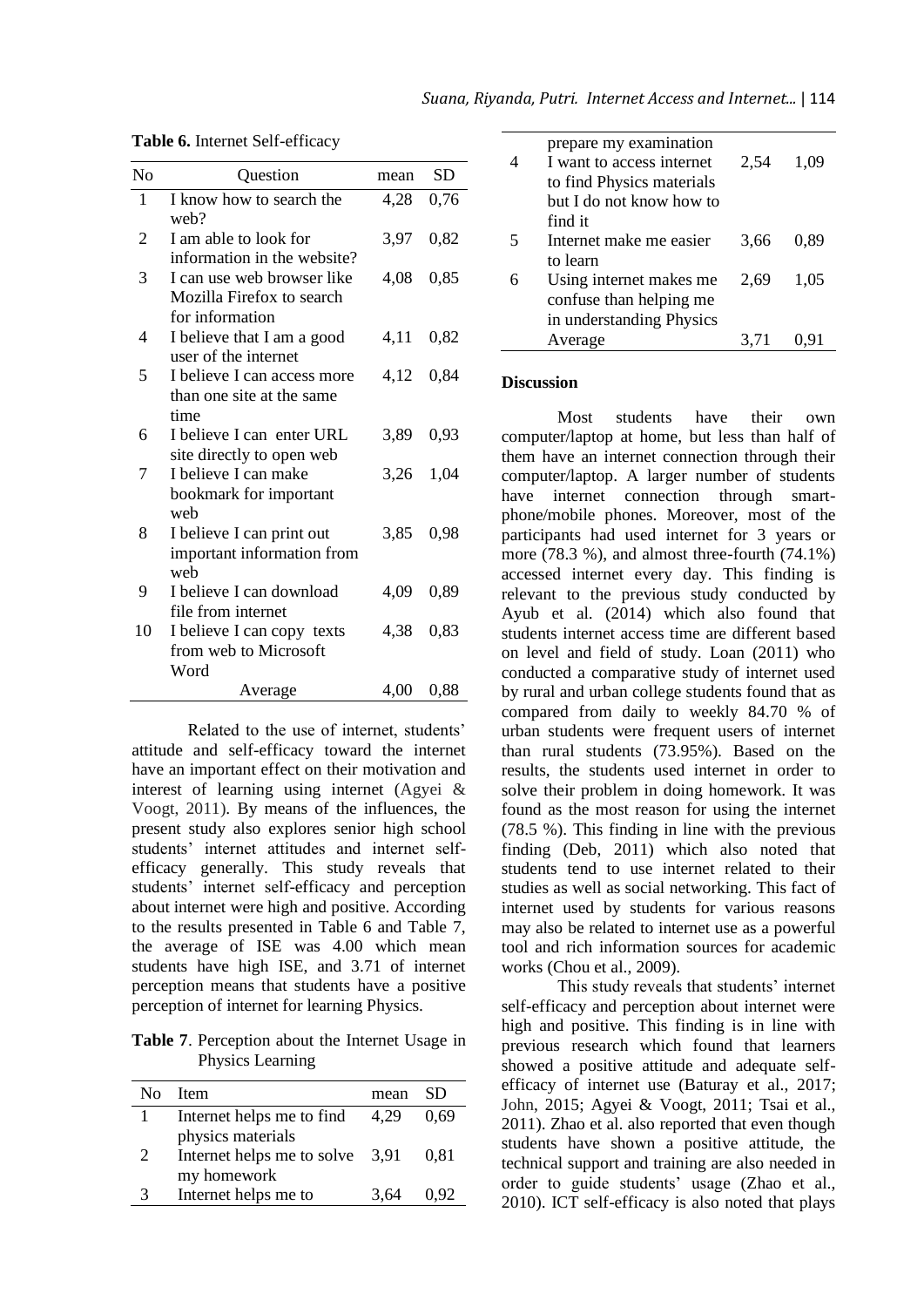an important role in students' computer skill and information literacies (Hatlevik et al., 2018).

## **CONCLUSION AND SUGGESTIONS**

Based on the result and discussion above, it can be concluded that most students have internet facilities such as computer or laptop and nearly all of them have internet access through mobile phones. For experience in using the internet, most students in Lampung had used internet for more than or equal to 3 years (78.1%). High school students participated in this study have three most reasons in accessing the internet: for academic purposes (90.3%), for social media activities (89.5%), and for entertainment (68.4%). In physics subject, the majority of students used internet access to help them solving their homework (78.5%). However, the most common barriers faced by the students in accessing internet is the issue of internet connection speed. This was also found in another developing country. The study also revealed that students' general internet selfefficacy was in high category (4.0 out of 5) and students' perception about internet for learning physics was also positive (3.71 out of 5). The finding is useful to in facilitating scholars and stakeholders of potential to integrate the use of internet in physics teaching practice at senior high school in Lampung.

By using the questions in the survey, researchers are trying to get a better understanding of the patterns of internet access and utilization among high school students undergoing physics learning. In short, the results of the study provide new knowledge and add literature on internet usage in Physics learning process. The study also assessed the general internet self-efficacy of students and students' perception of internet usage in physics learning. It also suggests a practical important finding as helping the stakeholders and government understand the potential of internet-based learning and adjust properly policies considering the findings.

In its limitation, gender differences, as well as differences in students' demographic and grade have not been explored whereas quite many studies reported it in this current study. Wong et al. (2012) reported that gender significantly affects ICT acceptance of individuals.In contrast, Chou *et al*. have conducted a study to Taiwanese elementary school students' attitude toward the internet

which noted that there is no significant difference found between males and females in terms of attitudes (Chou et al., 2009). The finding is in line with the work by Baturay et al. (2017). It suggests that there is no significant gender difference impact on the internet use. Therefore, further study would be conducted to explore students' gender differences in internet self-efficacy and students' perception about internet for learning physics.

## **REFERENCES**

- Abdous, M. H., & Yoshimura, M. (2010). Learner Outcomes and Satisfaction: A Comparison of Live Video-streamed Instruction, Satellite Broadcast Instruction, and Face-to-face Instruction. *Computers & Education*, *55*(2), 733–741.
- Agyei, D. D., & Voogt, J. M. (2011). Exploring the Potential of the Will, Skill, Tool Model in Ghana: Predicting Prospective and Practicing Teachers' Use of Technology. *Computers & Education*, *56*(1), 91–100.
- Ayub, A. F. M., Hamid, W. H. W., & Nawawi, M. H. (2014). Use of Internet for Academic Purposes among Students in Malaysian Institutions of Higher Education. *Turkish Online Journal of Educational Technology-TOJET*,*13*(1), 232–241.
- Bandura, A. (1993). Perceived Self-efficacy in Cognitive Development and Functioning. *Educational Psychologist*, *28*(2), 117– 148.
- Baturay, M. H., Gökçearslan, Ş., & Ke, F. (2017). The Relationship among Preservice Teachers' Computer Competence, Attitude towards Computer-assisted Education, and Intention of Technology Acceptance. *International Journal of Technology Enhanced Learning*, *9*(1), 1– 13.
- Blonder, R., Jonatan, M., Bar-Dov, Z., Benny, N., Rap, S., & Sakhnini, S. (2013). Can You Tube It? Providing Chemistry Teachers with Technological Tools and Enhancing Their Self-efficacy Beliefs. *Chemistry Education Research and*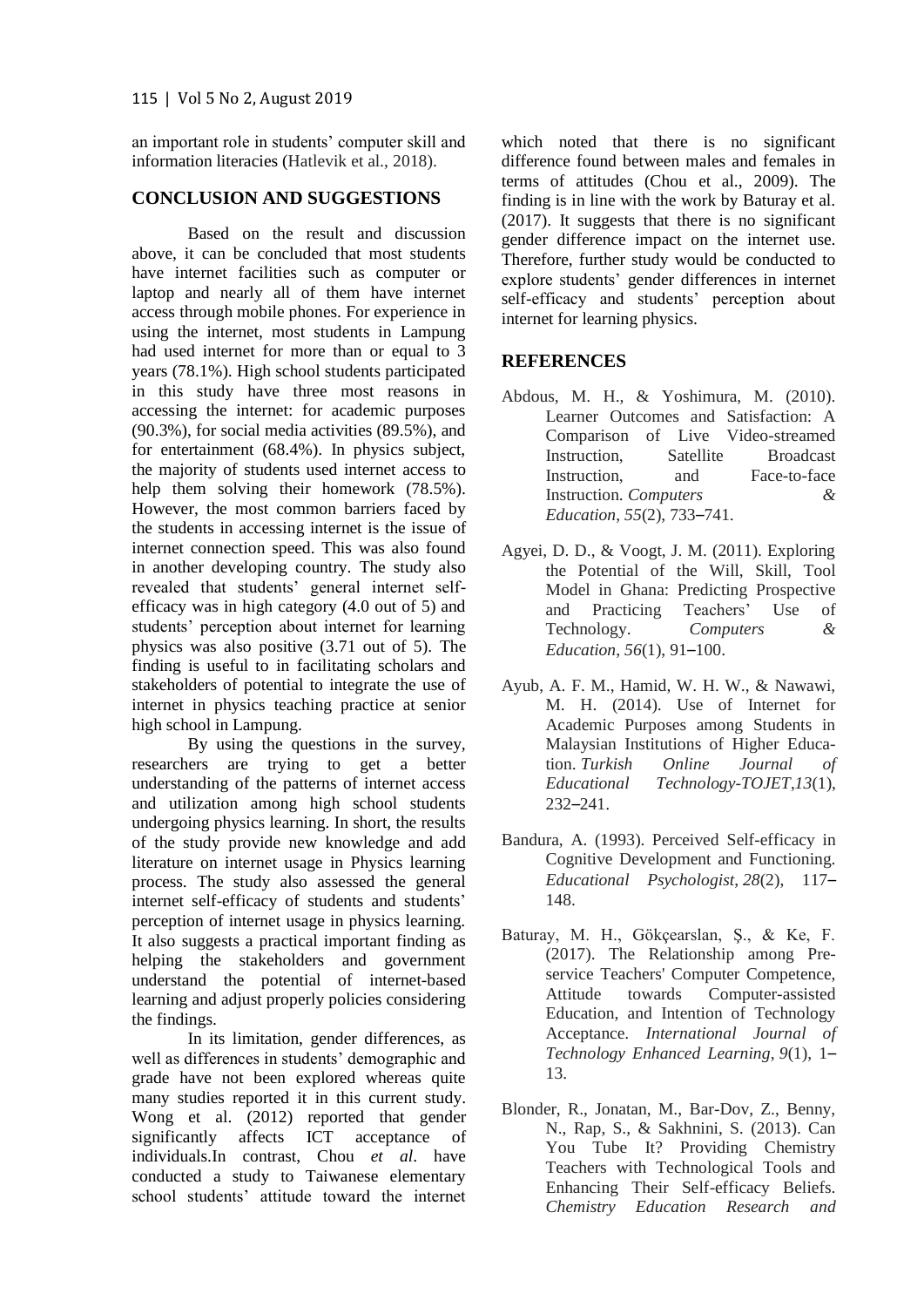*Practice*, *14*(3), 269–285.

- Celik, V., & Yesilyurt, E. (2013). Attitudes to Technology, Perceived Computer Selfefficacy and Computer Anxiety as Predictors of Computer Supported Education. *Computers & Education*, *60*(1), 148–158.
- Chou, C., Yu, S. C., Chen, C. H., & Wu, H. C. (2009). Tool, Toy, Telephone, Territory, or Treasure of Information: Elementary School Students' Attitudes toward the Internet. *Computers & Education*, *53*(2), 308–316.
- Deb, S. (2011). Effective Distance Learning in Developing Countries using Mobile and Multimedia Technology. *International Journal of Multimedia and Ubiquitous Engineering*, *6*(2), 33–40.
- Hatlevik, O. E., Throndsen, I., Loi, M., & Gudmundsdottir, G. B. (2018). Students' ICT Self-efficacy and Computer and Information Literacy: Determinants and Relationships. *Computers & Education*, *118*, 107–119.
- Jadoon, N. A., Zahid, M. F., Mansoorulhaq, H., Ullah, S., Jadoon, B. A., Raza, A., & Shahzad, M. A. (2011). Evaluation of Internet Access and Utilization by Medical Students in Lahore, Pakistan. *BMC Medical Informatics and Decision Making*, *11*(1), 37.
- John, S. P. (2015). The Integration of Information Technology in Higher Education: A Study of Faculty's Attitude towards IT Adoption in the Teaching Process. *Contaduría y Administración*, *60*, 230–252.
- Limaye, R., & Fotwengel, G. (2015). Use of Internet among Undergraduate Students from Mumbai, India. *International Journals of Electronics and Communication Technology*, *6*(2), 26–28.
- Loan, F. A. (2011). Internet Use by Rural and Urban College Students: a Comparative Study. *DESIDOC Journal of Library & Information Technology*, *31*(6), 431–436.
- Miniwatts Marketing Group. (2017). Internet World Stats: Usage and Population

Statistics.

https://www.internetworldstats.com/stats. htm. [Accessed 1 May 2017].

- Rhema, A., & Miliszewska, I. (2014). Analysis of Student Attitudes towards E-learning: The Case of Engineering Students in Libya. *Issues in Informing Science and Information Technology*, *11*(1), 169–190.
- Tondeur, J., Van Braak, J., Sang, G., Voogt, J., Fisser, P., & Ottenbreit-Leftwich, A. (2012). Preparing Pre-service Teachers to Integrate Technology in Education: A Synthesis of Qualitative Evidence. *Computers & Education*, *59*(1), 134–144.
- Tsai, C. C., Chuang, S. C., Liang, J. C., & Tsai, M. J. (2011). Self-efficacy in Internetbased Learning Environments: A literature Review. *Journal of Educational Technology & Society*, *14*(4), 222–240.
- Tsai, C. C., & Lin, C. C. (2004). Taiwanese Adolescents' Perceptions and Attitudes regarding the Internet: Exploring Gender Differences. *Adolescence*, *39*(156), 725– 734.
- Tsai, M. J., & Tsai, C. C. (2003). Information Searching Strategies in Web-based Science Learning: The Role of Internet Self-efficacy. *Innovations in Education and Teaching International*, *40*(1), 43–50.
- Uluyol, Ç., & Şahin, S. (2016). Elementary School Teachers' ICT Use in the Classroom and Their Motivators for Using ICT. *British Journal of Educational Technology*, *47*(1), 65–75.
- Wastiau, P., Blamire, R., Kearney, C., Quittre, V., Van de Gaer, E., & Monseur, C. (2013). The Use of ICT in Education: A Survey of Schools in Europe. *European Journal of Education*, *48*(1), 11–27.
- Wong, K. T., Teo, T., & Russo, S. (2012). Influence of Gender and Computer Teaching Efficacy on Computer Acceptance among Malaysian Student Teachers: An Extended Technology Acceptance Model. *Australasian Journal of Educational Technology*, *28*(7). 1190– 1207.
- Wu, Y. T., & Tsai, C. C. (2006). University